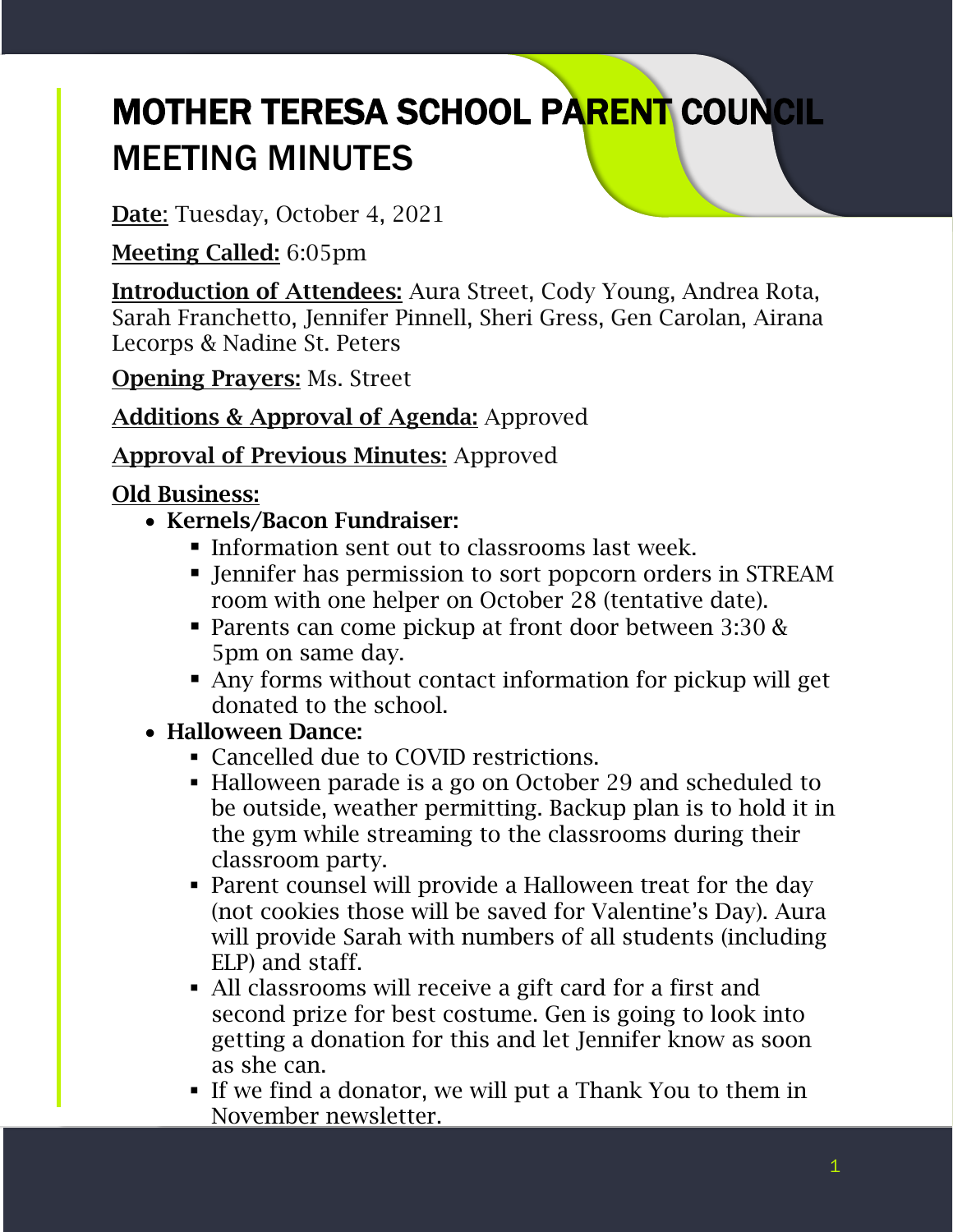#### • Camp McCoy:

- $\blacksquare$  Booked for June 2 & 3.
- May need a Fundraiser to help fund cost at \$50 per kid due to price increase this year.
- Parent council would like to contribute, we just need to crunch some numbers to see how much we can give.
- Tabled until November meeting.

## • Gym Equipment:

- Email just went out to teachers today. They are encouraged to look through a catalogue in the office and make their wishlist before November meeting.
- Tabled to November meeting.

# New Business:

# • Christmas Concert:

- Esplanade booked for December 15, includes the Stage room and hallway.
- Cody will look into streaming options for parents not allowed in due to vaccine requirements.
- Email will get sent out to parents regarding ticket sales (last year was \$5 a seat) and Esplanade REP guidelines.
- Cody will ask Esplanade for guideline letter to attach to email regarding their guidelines.
- **•** If there are families who are struggling financially that may not be able to attend, we will try to help somehow.
- Planning to set up an online auction with QR code. Airana's husband may be able to help with setup using the same platform as the last auction.
- Gen will help with donations for this.
- Tabled to November meeting.

# Parent Association Report:

• No one attended September meeting. Gen and Sheri will represent our school starting October, meetings are on zoom.

## Teacher Report:

• Thank you from library for the \$100 and from the teachers for this years' allotment.

# Principal's Report:

- What is happening with school clothing on our website?
	- All proceeds go directly to the school.